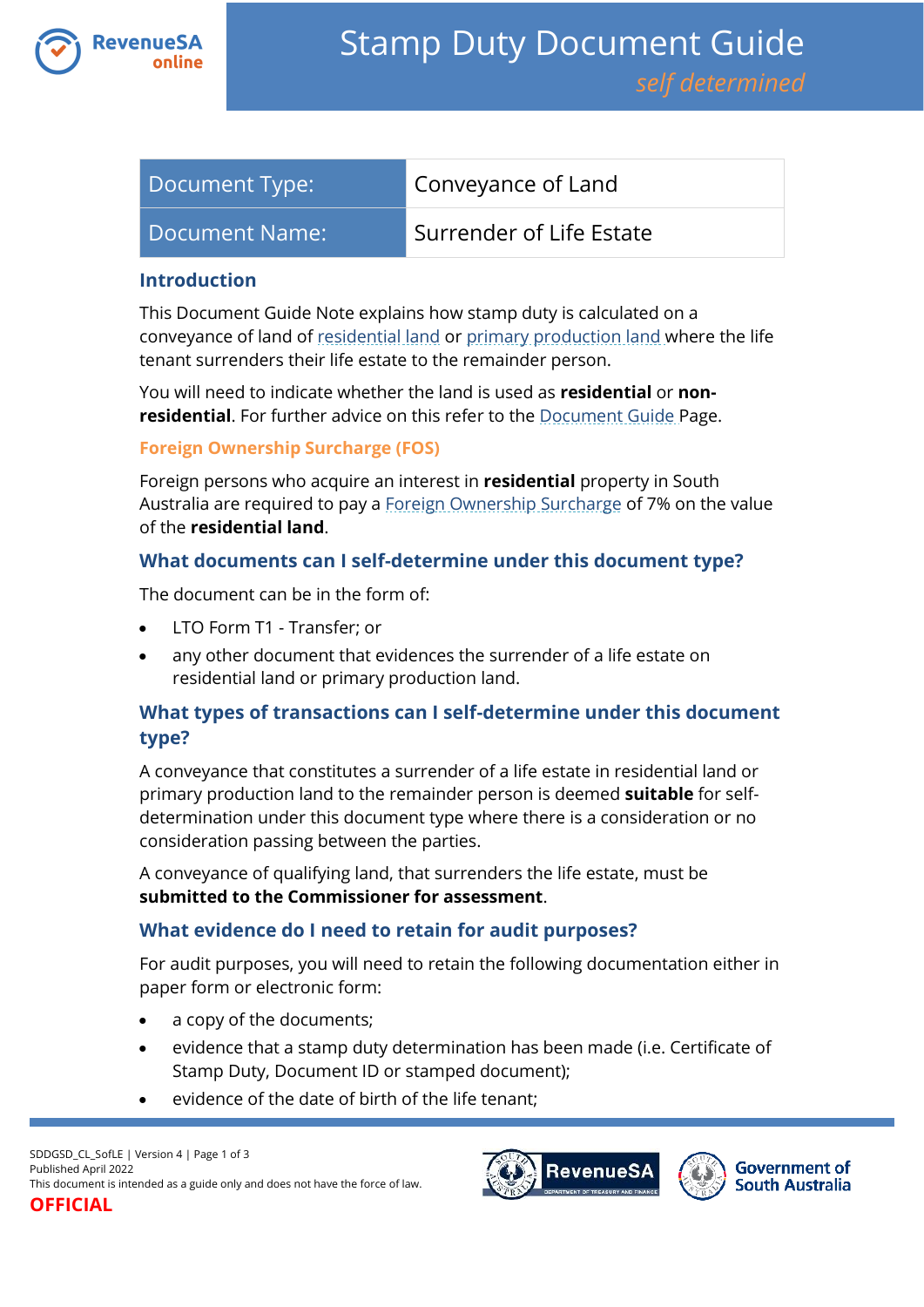

- evidence of the market value of the land as at the date of conveyance;
- a copy of the Actuarial valuation (if applicable); and/or
- a copy of the contract for sale and purchase (if applicable).

# **What Section(s) of the** *Stamp Duties Act 1923* **applies?**

- Section 60
- Section 71(1)

# **What stamp duty is payable on this document?**

### For Consideration

The stamp duty is calculated using the *ad valorem* voluntary conveyance rate of stamp duty on either the **consideration** or **value of the life estate** WHICHEVER IS THE GREATER.

If the transfer is for no consideration, stamp duty is calculated on the **value of the life estate**.

You will need to obtain evidence of the market value of the land. For example:

- valuation from a suitably qualified valuer; or
- evidence of the current Valuer General's value for the land (e.g. a copy of the relevant SAILIS print-out).

A valuation from an Actuary will be accepted as evidence of the market value of the surrendered life estate. If no Actuarial valuation exists, then the following steps must be taken to calculate the value of the life estate:

1. Refer to [Revenue Ruling SDA011](http://www.revenuesa.sa.gov.au/rulings/SDA011.pdf) to obtain the 'life tenant factor' of the life tenant. You will need to know the date of birth of the life tenant to determine their age as at the date of the transfer. The age, in years, must be rounded to the nearest birthday. For example, a person aged 75 years and 7 months would be regarded as 76 years of age, whereas a person aged 75 years and three months would be regarded as 75 years of age.

Where there is more than one life tenant, the 'life tenant factor' used will be that of the youngest life tenant.

2. Multiply the life tenant factor by the market value of the land on which the subject life estate is being conveyed to calculate the value of the life estate.

Note: a different life tenant factor applies to males and females.